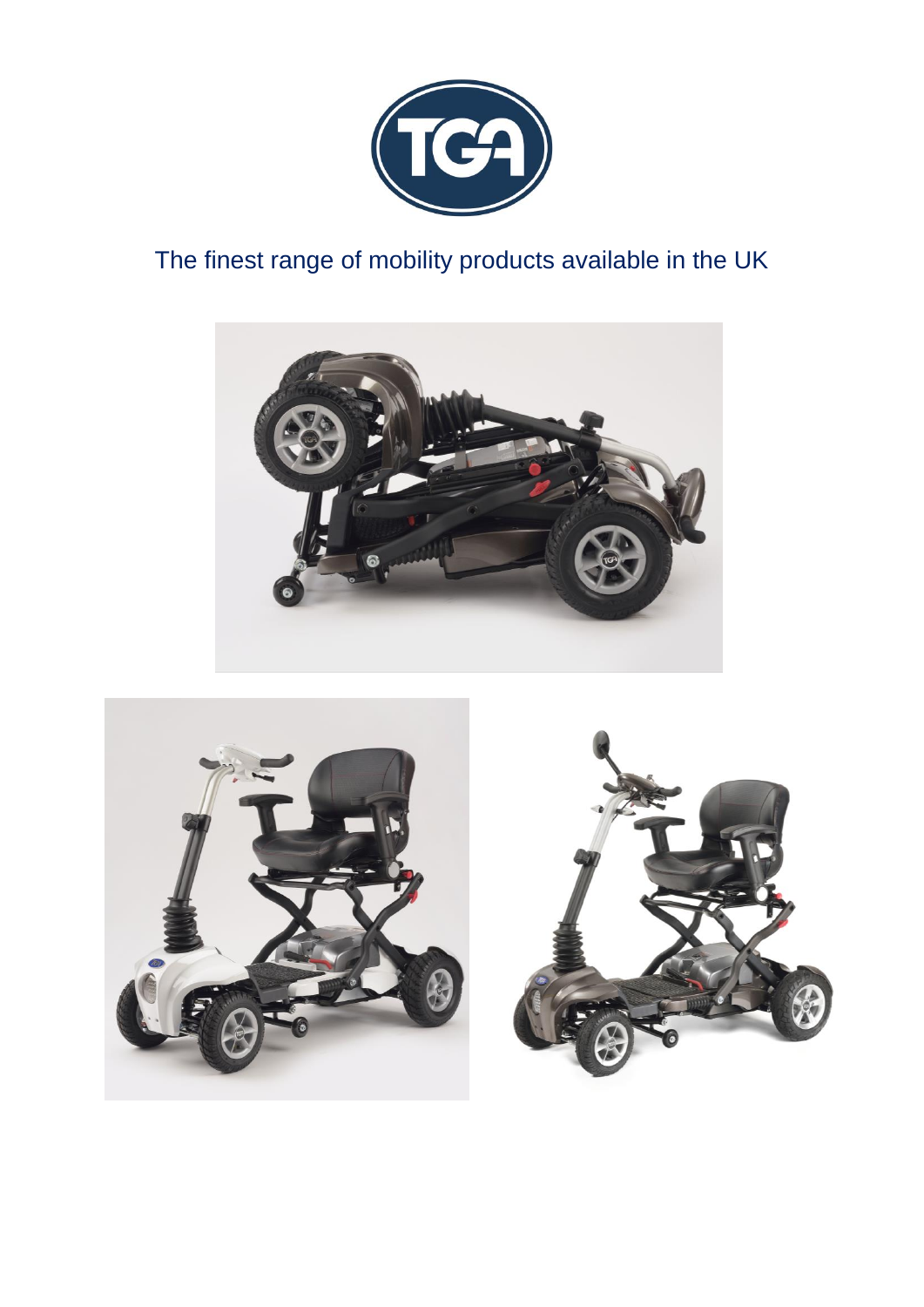# **Maximo & Maximo Plus Operating Instructions and Owners Handbook**

| <b>CONTENTS</b>                             | <b>PAGE</b>    |
|---------------------------------------------|----------------|
| <b>INTRODUCTION</b>                         | 3              |
| <b>PRODUCT OVERVIEW</b>                     | 3              |
| <b>YOUR SCOOTER CONTROLS</b>                | 3              |
| <b>DRIVING YOUR SCOOTER</b>                 | 5              |
| <b>ADJUSTING YOUR TILLER</b>                | 7              |
| <b>REMOVING YOUR BATTERY PACK</b>           | $\overline{7}$ |
| <b>ADJUSTING YOUR SEAT</b>                  | 8              |
| <b>FOLDING &amp; UNFOLDING YOUR SCOOTER</b> | 10             |
| <b>CHARGING YOUR SCOOTER</b>                | 12             |
| <b>PARKING BRAKE RELEASE</b>                | 13             |
| <b>MAINTENANCE</b>                          | 13             |
| <b>TROUBLE SHOOTING</b>                     | 14             |
| <b>TIPS FOR SCOOTER USERS</b>               | 16             |
| <b>TECHNICAL SPECIFICATIONS</b>             | 17             |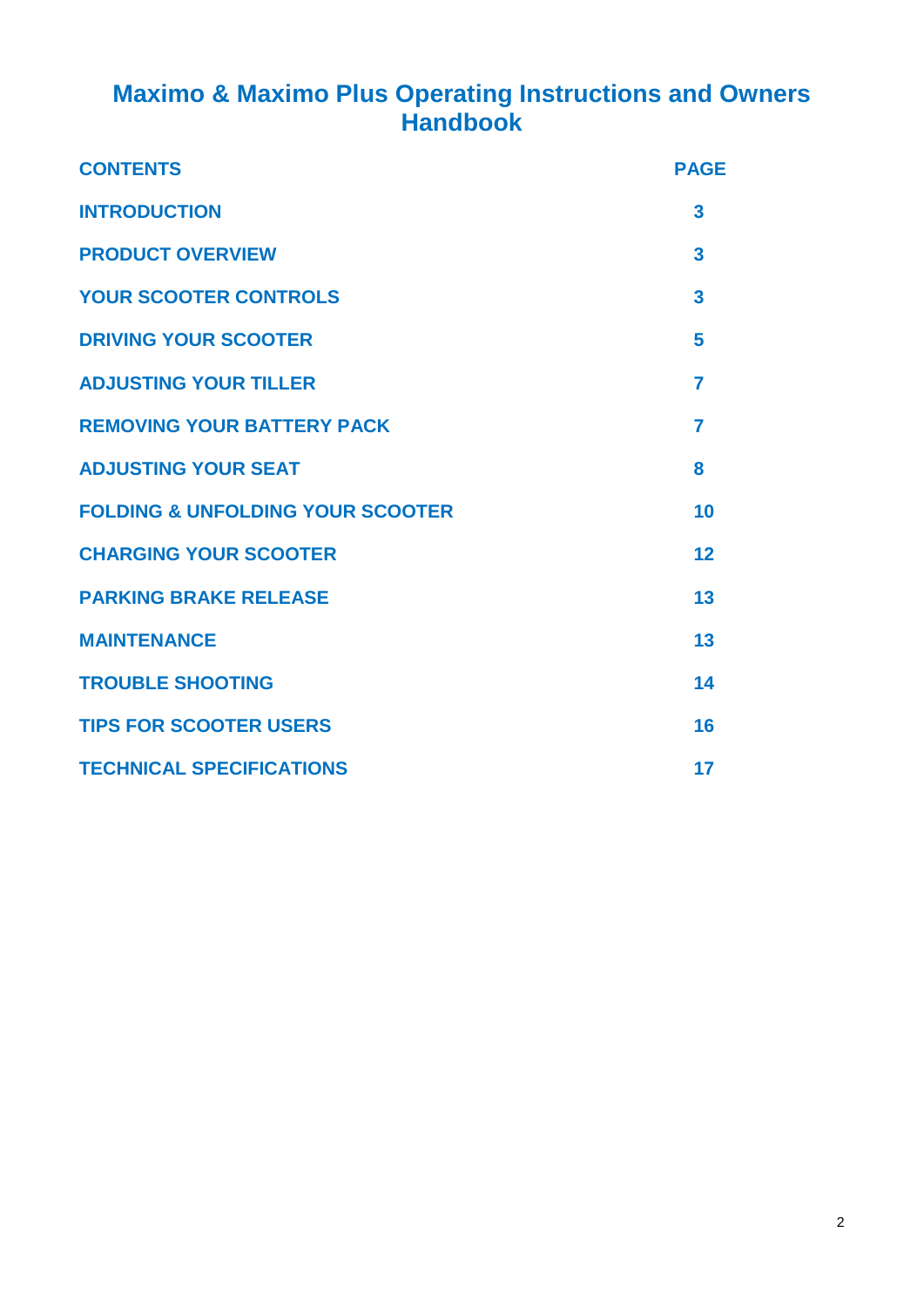#### **INTRODUCTION TO YOUR MAXIMO**

Thank you for purchasing a TGA Maximo mobility scooter. We hope your new scooter will bring freedom, independence and pleasure to your life.

This handbook provides important information on the most common operational and maintenance concerns that you should be familiar with. It is very important that you are familiar with the driving technique and are able to operate the controls competently before venturing far from where there is assistance.

Please make sure you read this handbook in full and fully understand how to operate your scooter before venturing too far from assistance. This handbook will draw your attention to important safety related issues by **Care! Warning** labelling throughout. Please keep this handbook for future referral.

#### **PRODUCT OVERVIEW**

The Maximo is a class 2 mobility scooter and intended for indoor or outdoor use but is not road legal whereas the Maximo Plus is class 3 scooter is road legal. Both models are designed to be easily folded in order to fit in your car boot making it ideal for trips to your local town and shops. It is capable of 6mph, can climb slopes up to 12% and negotiate obstacles up to 6cm high, depending on the model (see Technical Specifications). Care must be taken when using your scooter in these conditions.

#### **YOUR SCOOTER CONTROLS**

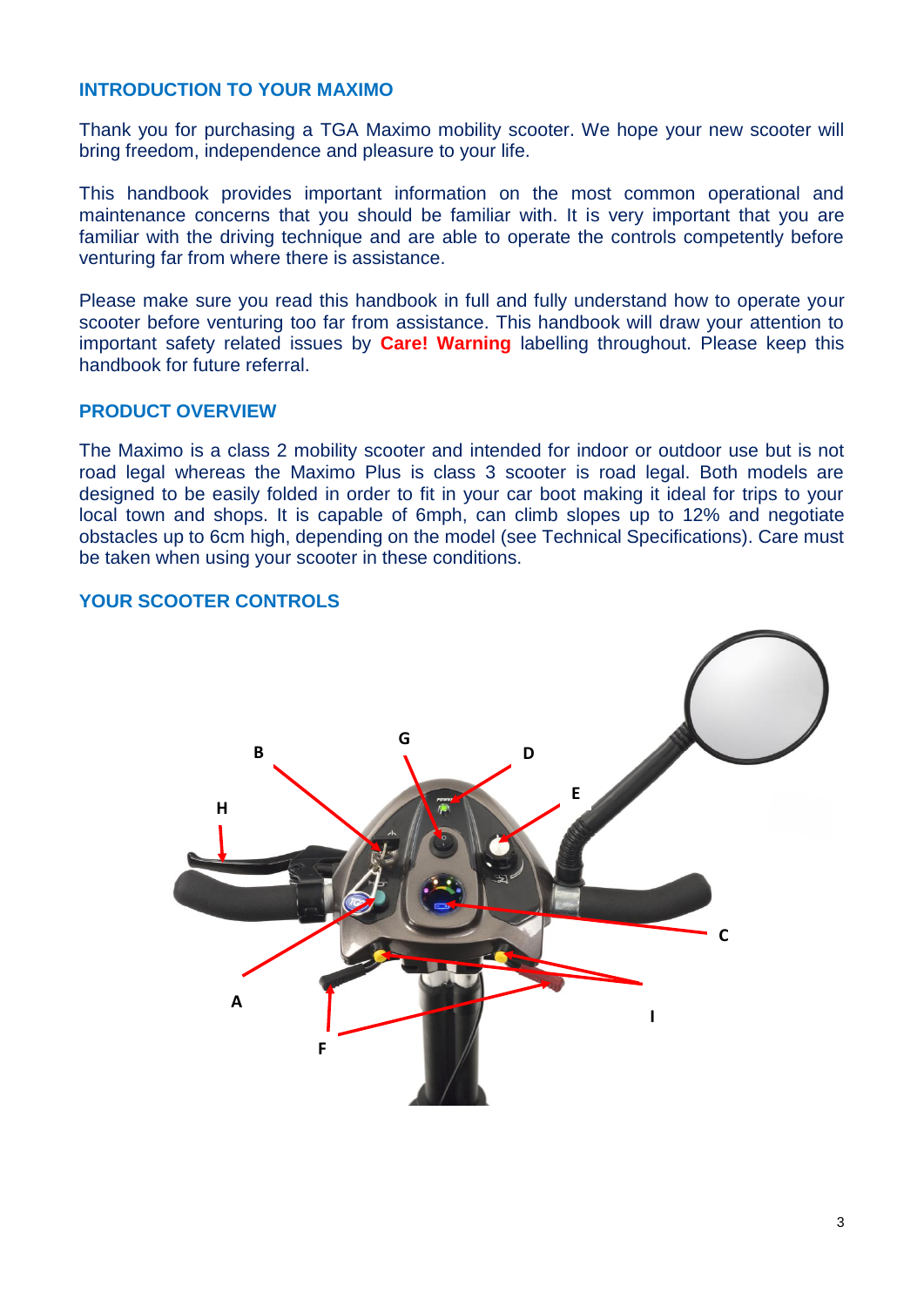A. Horn – press the horn button to sound your horn.

B. Key – insert the key and rotate it clockwise to power on your scooter. To turn off your scooter rotate the key anti clockwise.

C. Battery Condition Indicator – When your scooter is switched on the needle on the indicator will move across from the left 'Red' sector to the 'Green' sector indicating the state of charge in your batteries. As the charge is used up in your batteries the needle will slowly move towards the red sector indicating the state of charge at that precise time. When the needle is pointing fully to the right the batteries are fully charged. As the needle falls towards the red sector your batteries are losing charge and when the needle is in the red sector your batteries need to be recharged. For more information see the Charging Your Scooter section.

D. Power On Light – The light will be illuminated green when your scooter is on.

E. Speed Adjustment – This allows you to pre-select your desired maximum speed. The adjuster is proportional to speed and can be set anywhere between minimum and maximum. Turn the adjuster knob fully anti clockwise for the lowest speed and gradually rotate clockwise to increase your maximum speed.

F. Throttle Control Lever – The Throttle Controls also adjust the speed of your scooter. The further you push the control the faster you will go.

G. Lights – This switch will turn your lights on and off (Maximo Plus only).

H. Emergency Brake – Only to be used in an emergency. When pulled this brings the scooter to a quick stop.

I. Indicators – To be used when you are turning to indicate to other people where you are heading,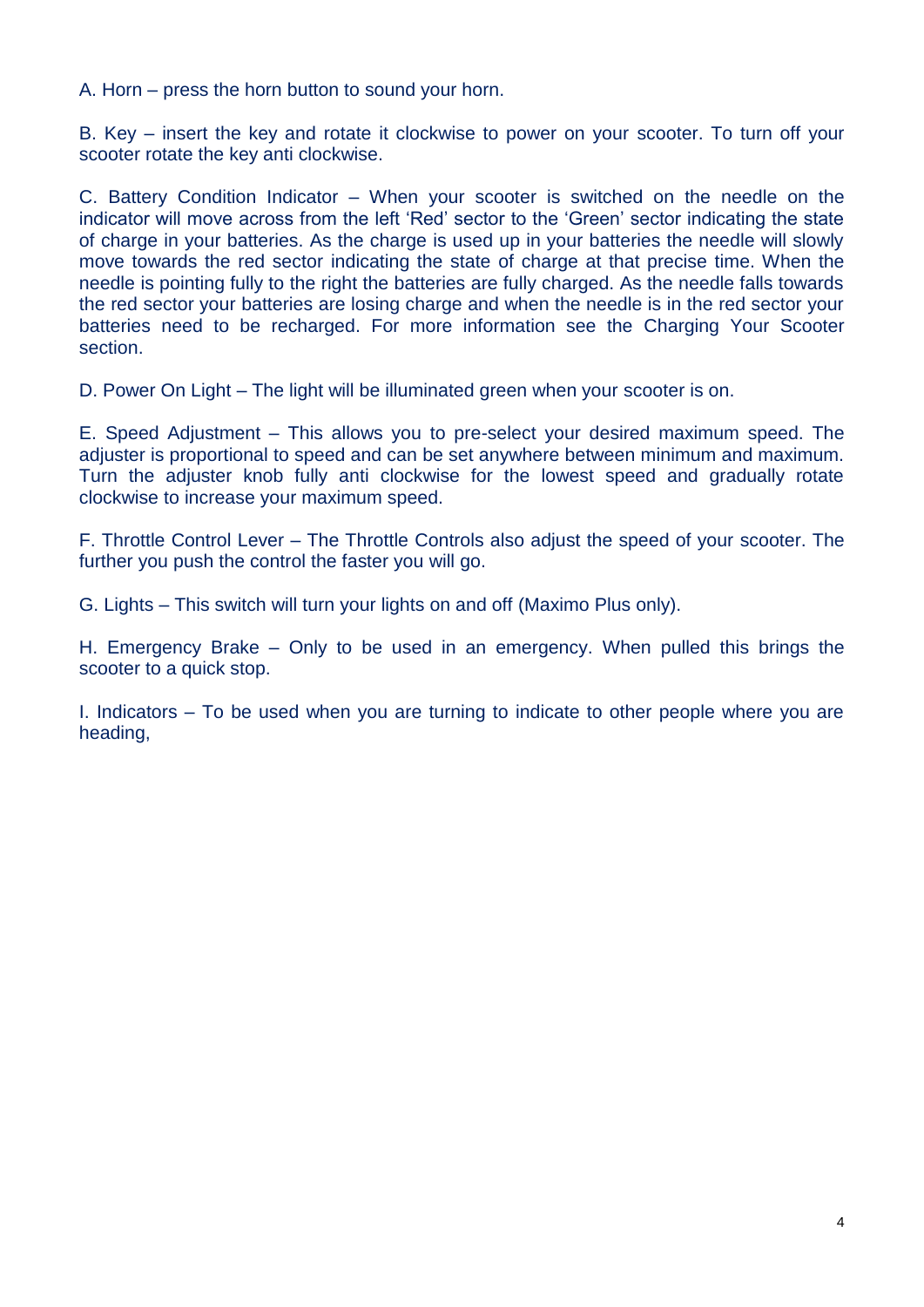#### **DRIVING YOUR SCOOTER**

Before driving your scooter make sure that the battery is fully charged, check that the tyres do not appear to be soft (see Maintenance section for details of monthly checks and tyre pressures). Check that the key is in the off position before entering. When comfortably sat, ensure that the seat is secure. Ensure that the armrests are in the correct position.

Set your speed to low, hold the Tiller with both hands and gently apply pressure to the throttle control lever to move forwards. The more pressure you apply to the lever, the faster you will go. Remember to always come to a stop before changing from forward to reverse.

Releasing the throttle control lever automatically operates the motor brake to slow down your scooter to a stop. Once stopped, the parking brake will automatically engage.

Use the Tiller to steer your scooter left and right. Simply move your left hand towards you to steer left and your right hand towards you to turn right.

To reverse, apply pressure on the opposite throttle control lever. The speed in reverse is reduced automatically for safety and your scooter will beep.

To negotiate kerbs you should always approach at right angles. If you are going up, select the highest speed setting then drive until both front and back wheels are on the pavement, then immediately lower the speed. If going down, proceed slowly until on the road, then switch to a suitable higher speed to cross the road safely.

Watch your Battery Condition Indicator. The distance you can travel depends on many factors. Range is influenced by many environmental conditions, hills will substantially decrease the range. Establish what you can obtain around your locality by gradually increasing the distance and checking the battery indicators at the end of each journey.

Should the battery "run out" before you get home there are two things you can do to avoid being stranded. Stopping and switching off your scooter for  $5 - 10$  minutes will allow the battery to "recover" a little power so that you can proceed further. You can attempt this a number of times. If you are unfortunate and cannot return to home under the battery power there is a "Free Wheel" device that will allow someone to push your scooter home (see Parking Brake Release).

#### **Driving inside shops and buildings**

When inside it is your responsibility to drive slowly and safely and not damage your surroundings or hurt other people.

When using the footpath – Just because you are on the footpath or pedestrian precinct does not make you a pedestrian. If you are on a scooter you are no longer a pedestrian.

In a crowded precinct, market area, or footpath - It is your responsibility to ensure you do not run into anyone or do any harm with your scooter. While many people will make way for you, you cannot expect everyone to do so. Some will appear to not even realize you are there. They will climb round and even over your vehicle rather than allow you room to move. Also be very aware of people's feet.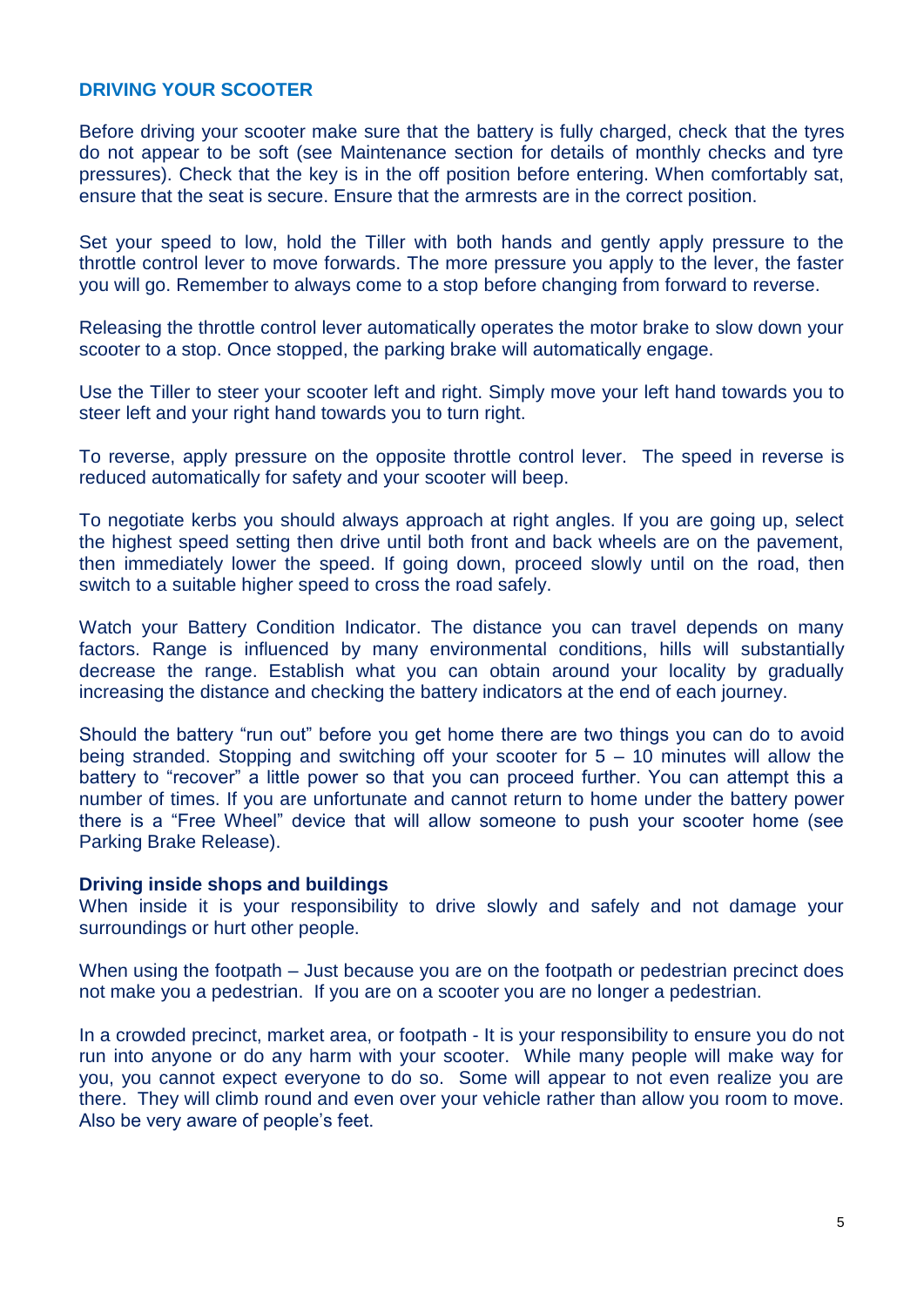Watch out for:

- \* Children They may well run in front of you without warning. You may only be moving very slowly, but you could still injure a child.
- \* Elderly People They may be unable to quickly move aside to let you pass. Give way to them.
- \* Disabled people on foot they too may be unable to move aside for you.
- \* People with visual problems or impaired hearing Give them space and time.
- \* Other scooter users You may be doing all the right things. This does not guarantee they will do likewise

#### **Driving on the road**

The Maximo is a class 2 mobility scooter and therefore it is not road legal, however the Maximo Plus is a class 3 mobility scooter and can be used on the road. Remember although this is legal for all Class 3 scooters it is not always safe or sensible to do so. You are responsible for your own safety and that of other road users. The normal rules of the road apply and you must observe the law about:

- Driving on the left side of the road. Never drive against the traffic.
- One way streets Never drive against the traffic.
- Giving way where cars would give way (details in the Highway Code).
- \* Obeying traffic lights and all other road signals and instructions.
- \* Giving way to pedestrians on crossings.

Always remember your vehicle is not a car and is small and vulnerable – If you need to turn right across traffic, try to get on to the footpath before the turn and then use a safe pedestrian crossing or traffic light controlled crossing. Only try to turn right if you are completely sure it is safe to do so. Do not rely only on your mirror. It may give a false impression of distance. Always give clear indication of intention to turn left or right.

Remember – the car you can see when you look behind may appear a long way away, but it is almost certainly moving faster than you are, often deceptively so. It could well be upon you before you complete your manoeuvre. And it may not be able to stop in time. When passing a parked vehicle take great care you are not moving into the path of a faster moving vehicle coming behind you, or towards you. Always signal your intention to pull out.

In the event of a difficult or dangerous situation – Use your hazard lights – But do not drive with them on unnecessarily.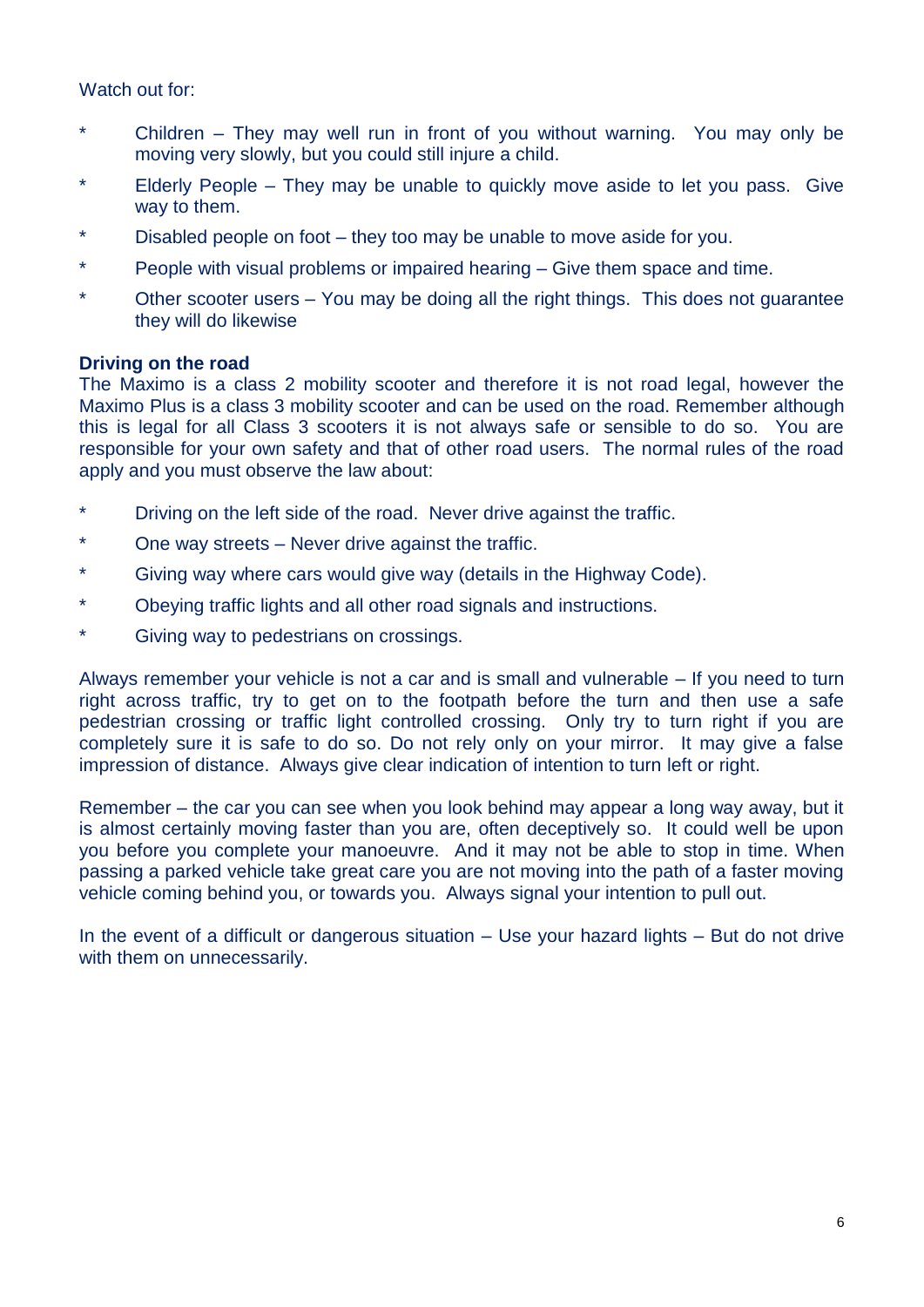# **ADJUSTING YOUR TILLER**



If you'd like to adjust the height of your tiller simply turn the adjustment wheel anti clockwise until the top part of the tiller moves freely up and down. Then just move the top half of the tiller to the height you would like and tighten the adjustment wheel by turning it clockwise until tight.

# **REMOVING YOUR BATTERY PACK**

To remove the battery pack first ensure the pack is unlocked by inserting the key into the pack and turning it 90° anti clockwise to the unlock position. Then simply lift the pack up away from the base of the scooter and the seat using the handles provided each side.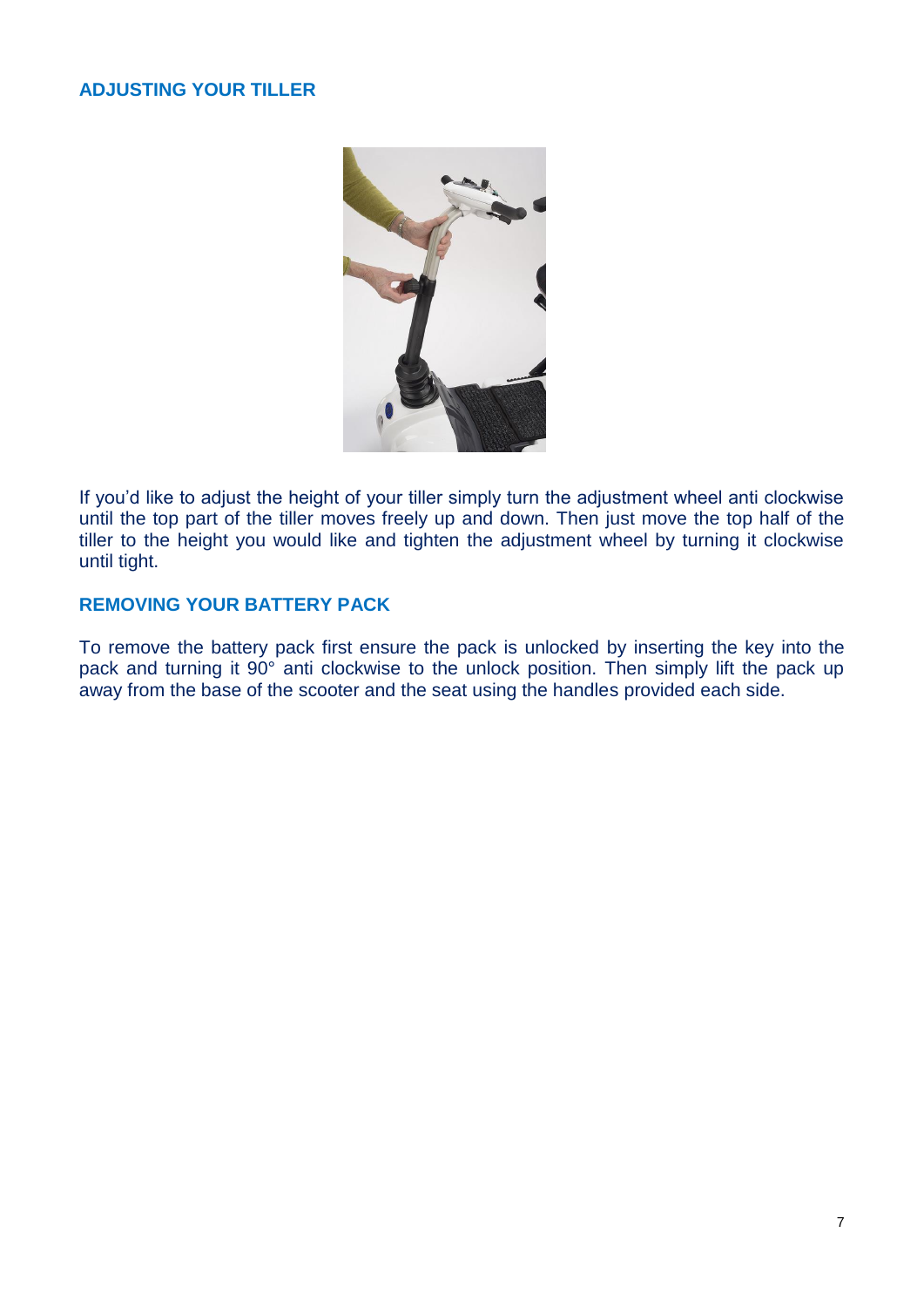# **ADJUSTING YOUR SEAT**

# **Removing your seat**

To remove your seat, follow these 2 simple steps:

1. Pull and rotate the red circular knob located under the seat so that it is locked open.



2. Slide the seat forwards slightly and lift away from the base.



To replace the seat simply reverse these steps.

## **Care! Warning**

\* Always ensure the seat is locked in place before attempting to get on. Failure to check this could result in injury.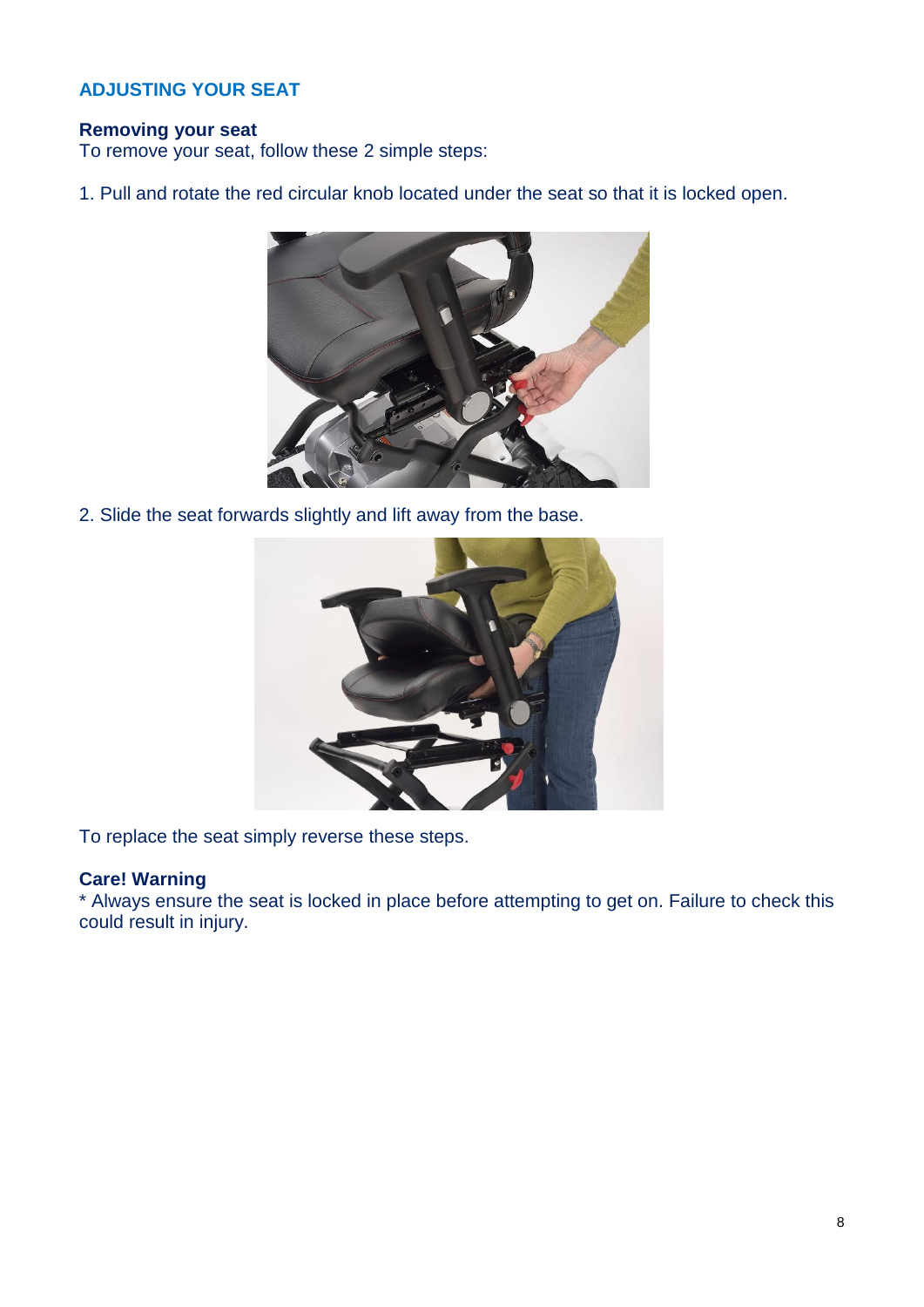#### **Adjusting your arm rests**

Your scooter has both height adjustable and rotating armrests. To adjust the height of your armrests follow these 2 simple steps:

1. Press the silver button located halfway up either armrest.



2. Slide the armrest up or down into either of the 3 positions available.

To rotate the armrests follow these 2 simple steps:

1. Press the silver button located at the bottom of the armrest



2. Rotate the armrest backwards 90 degrees until it locks in place.

To rotate the armrest forwards simply reverse these steps.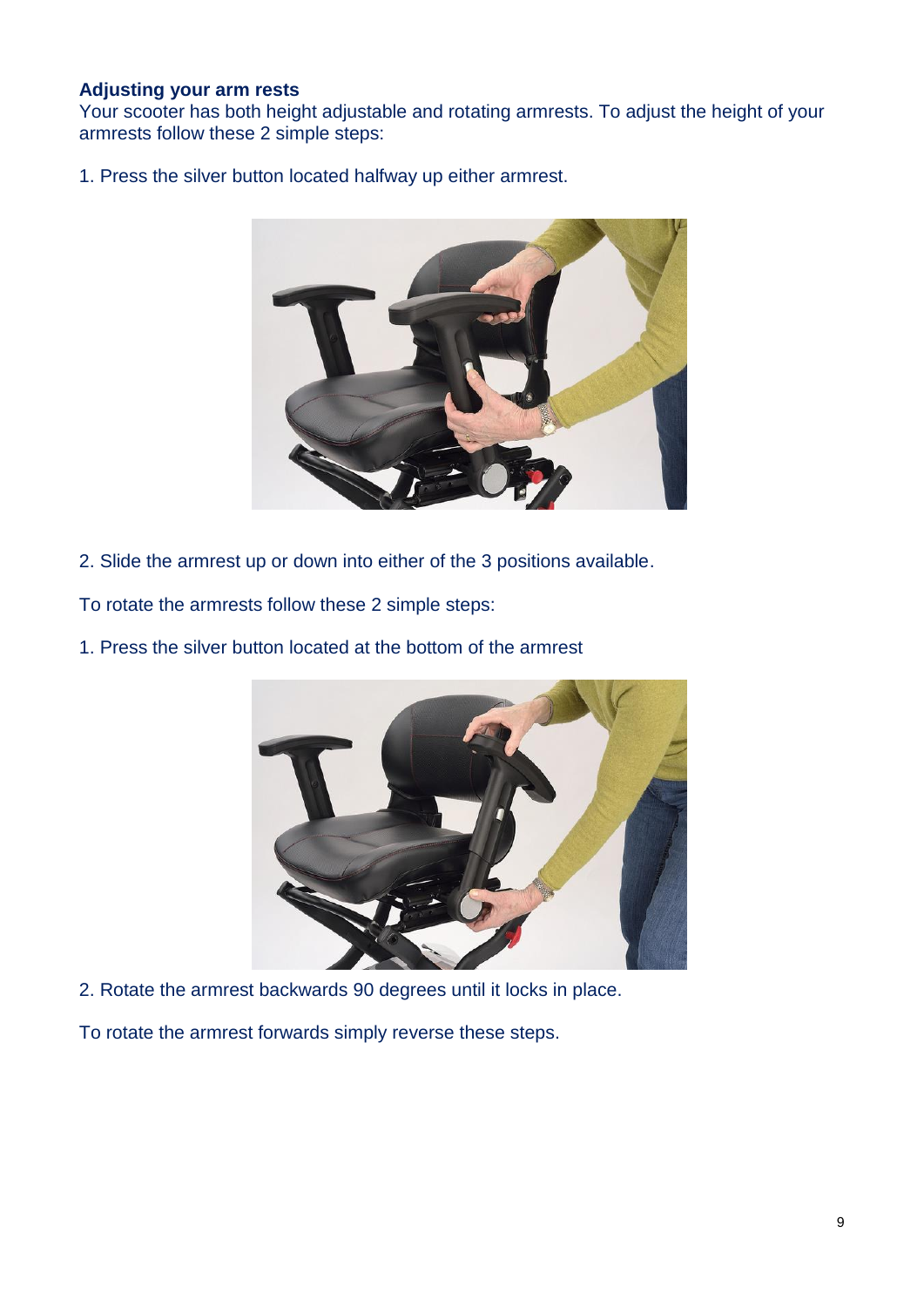# **FOLDING & UNFOLDING YOUR SCOOTER**

# **Folding**

To fold your scooter in order to put it into a car boot or stand it up and store it follow these 4 simple steps:

1. Place one hand on your scooters seat base and use the other to pull up on the red handle located at the back of the floor pan just in front of the battery pack until you hear a 'click'.



Release lever.

- 2. Remove the seat (see Adjusting Your Seat).
- 3. Use one hand to push the seat base down towards the floor pan and the other to move the tiller towards the seat which will lift the front wheels off the floor and fold your scooter.
- 4. Finally push the tiller against the seat and the front of the floor pan towards the rear wheels to ensure your scooter is locked into the folded position.

Once folded you can then lift your scooter using the handle at the rear and stand it on its front wheels to move around in the folded position.

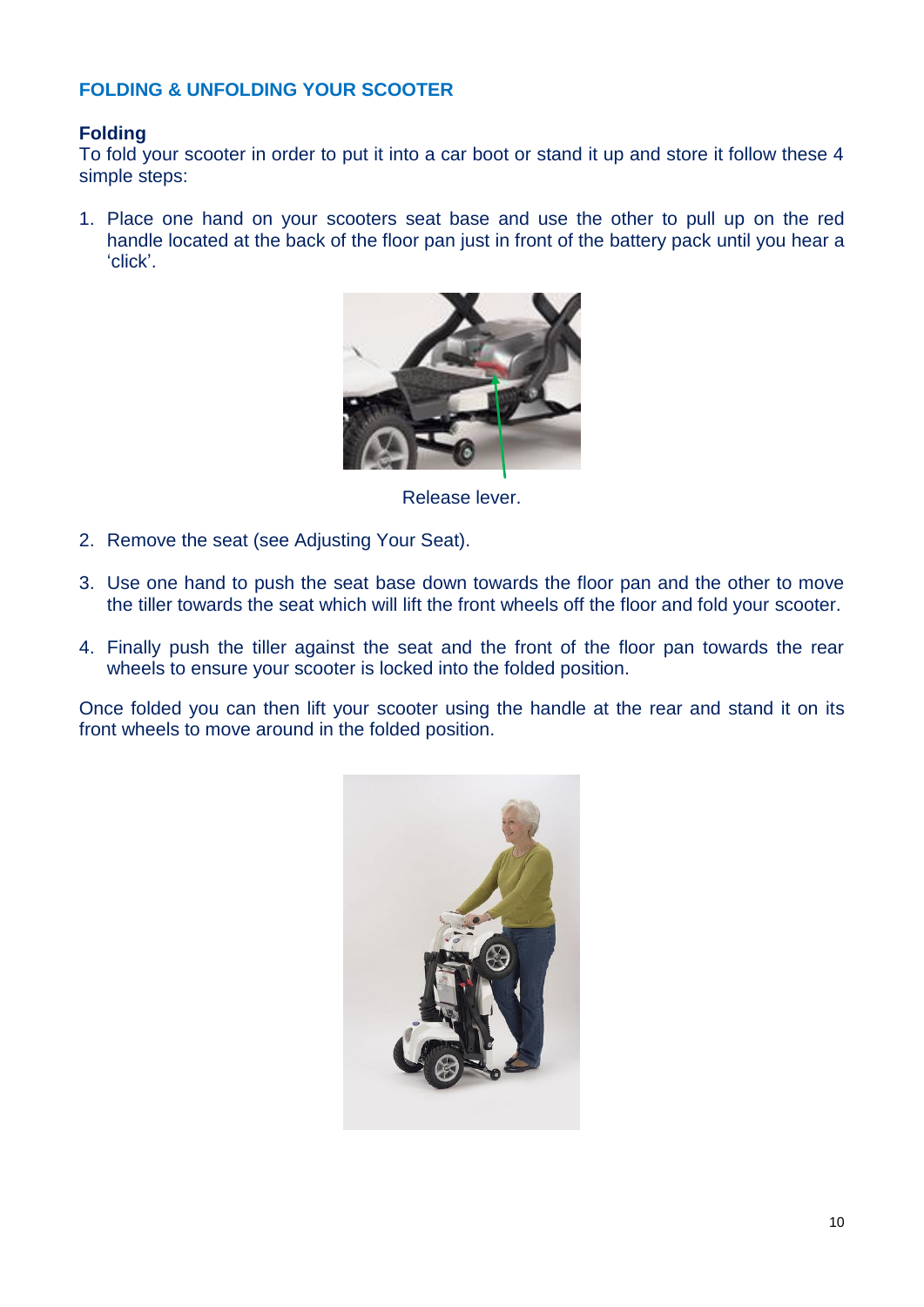# **Unfolding**

To unfold your scooter follow these 3 simple steps:

1. Pull the red handle on the left hand side of your scooter towards you until you feel it click.

2. Pull the tiller away from the floor pan until the front wheels of your scooter touch the floor.

3. Ensure your scooter is locked in the unfolded position by pulling the seat away from the floor pan with one hand and pushing the tiller away from the seat with the other until you hear a click and feel you scooter lock into this position. Once your scooter is locked in position you will no longer be able to move the tiller towards and away from the seat so use this as a simple test to find out if you scooter is locked in the unfolded position.

#### **Care! Warning**

\* Always take care when folding and unfolding your scooter that your hands and fingers are clear of moving parts.

\* Always ensure the scooter is locked in the unfolded position before attempting to get on. Failure to check this could result in injury.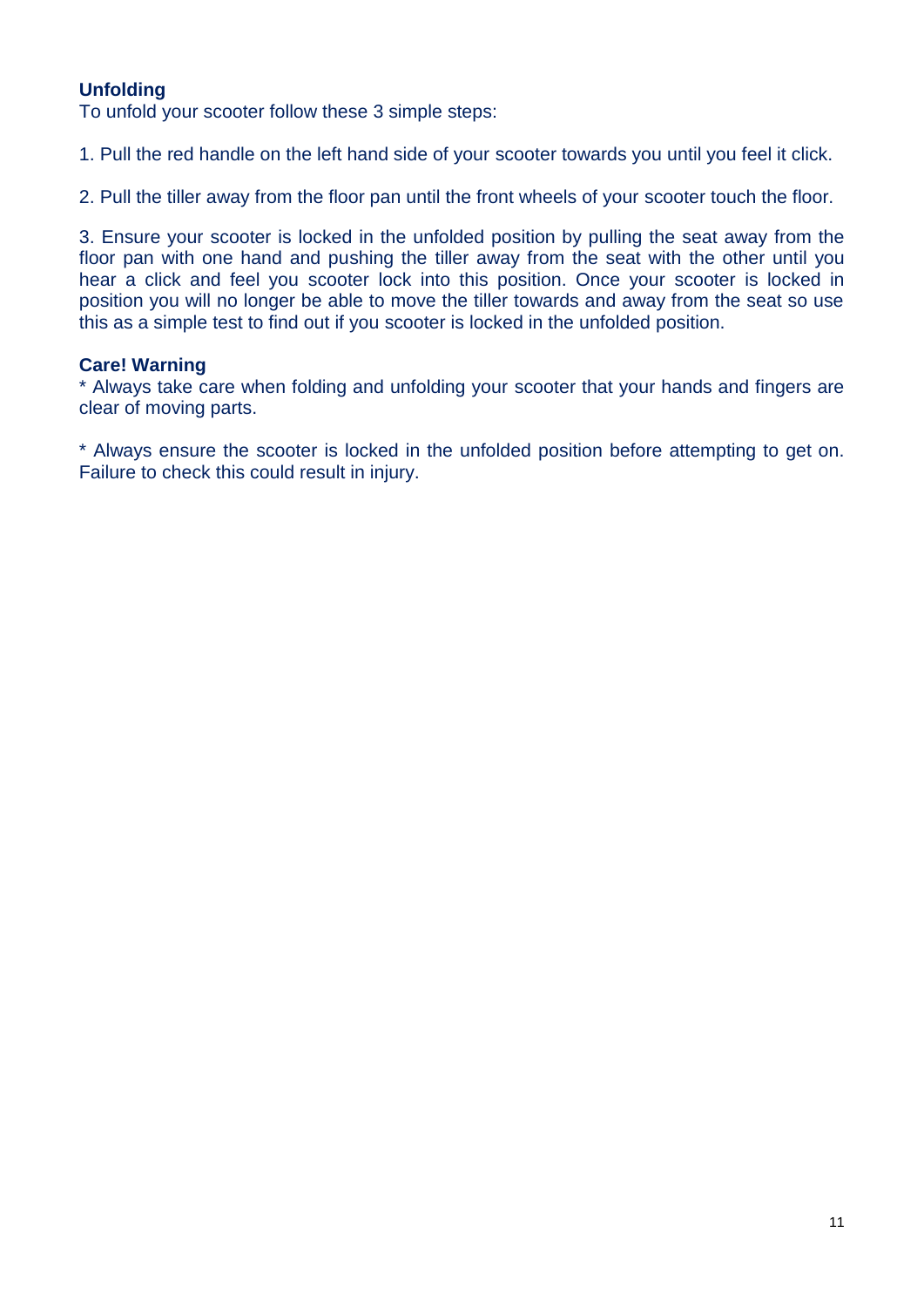# **CHARGING YOUR SCOOTER**

Only use the charger supplied with your scooter as other makes of chargers have not been tested and may permanently damage your batteries. Your battery charger is designed and tested for use with your scooter so it may not be suitable for any other scooters.

To charge your batteries follow these simple steps.

- 1. Switch OFF your scooter and remove the key.
- 2. Plug the charger lead into the socket located on the battery pack. Plugging the charger in automatically cuts all power to the electronics so your scooter cannot be driven.
- 3. Push the plug from the charger into a suitable wall outlet and switch on.
- 4. The red light on your charger will come on for "mains on" indicating the battery is charging. The Green light will come on when your batteries are fully charged.
- 5. When your batteries reach their charged state, the charger will automatically stop charging so the batteries cannot over charge. The lights will, however, still be on.
- 6. Although to get out of trouble the batteries can be put on charge for a short period of time, it is always best to go through a complete charge cycle each time. Excessive short period charging will be detrimental to battery life.
- 7. For the best results and to prolong your battery life, try to run the battery down by at least 50% before recharging and in addition it is always best to go through a complete charge cycle every time.
- 8. Depending on the depth of the discharge, the minimum time taken to recharge serviceable batteries fully will vary up to 12 hours. Please note that this time may increase as batteries get older. During periods without use it is wise to charge the batteries every 4 to 6 weeks.
- 9. For the best results your batteries must be cycled for their first 10-15 charges. This means run them down as much as you safely can in use and then give them a full charge. They will not work at their best until this process has been carried out.

You will find that the distance that your scooter can travel will gradually increase over the first few weeks of use as the batteries reach their optimum efficiency after approximately 12 cycles of discharge and recharge.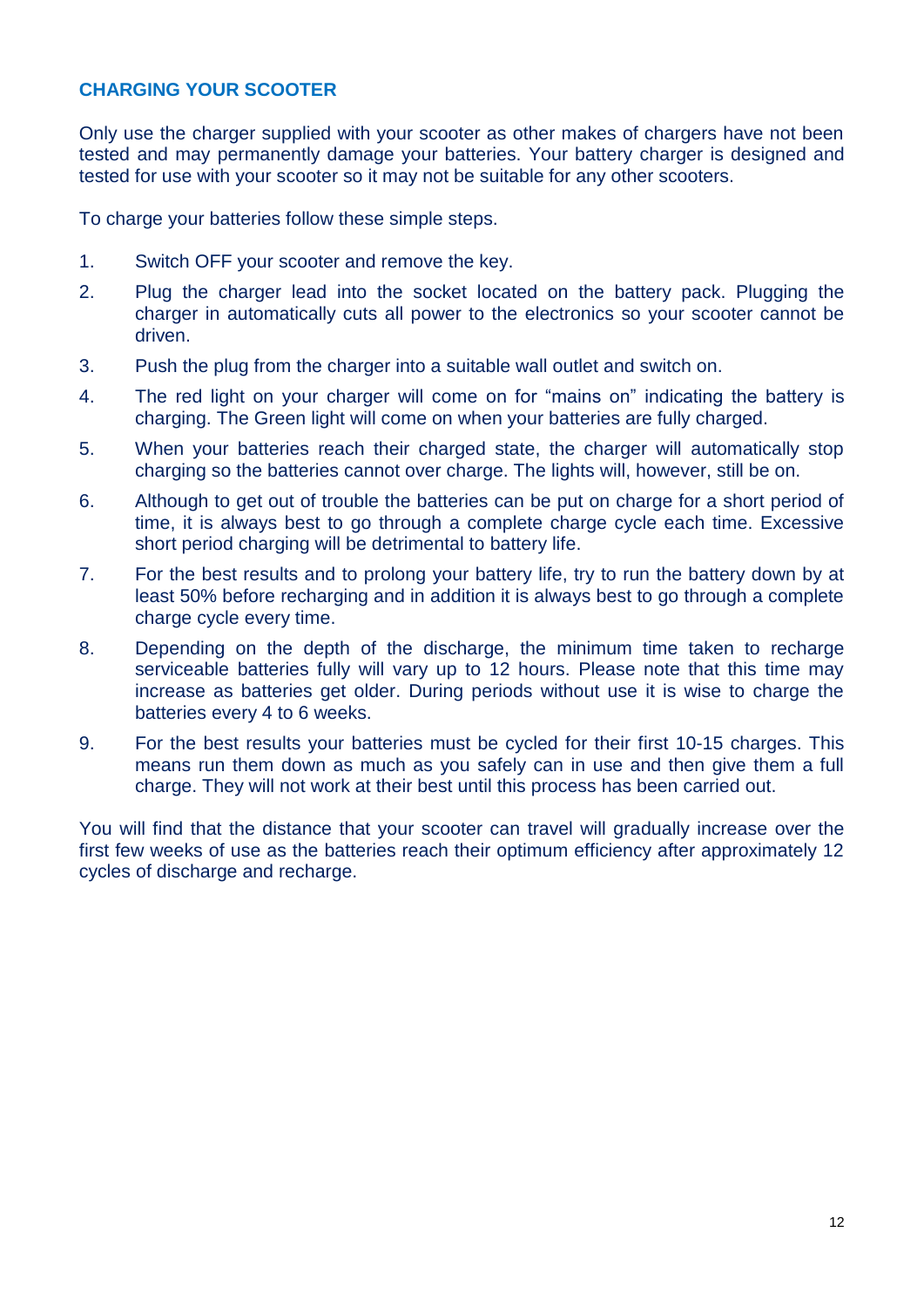## **Care! Warning**

- Do not smoke or use a naked flame while your batteries are being charged.
- \* Do not use the charger if it has received a sharp blow, been dropped or otherwise misused in any way.
- \* Do not dismantle your charger.
- \* Do not leave your charger plugged into your scooter with your charger switched off as this may discharge your batteries.
- \* For a complete charge Do not switch off, unplug or interrupt the recharge cycle until it has completed.

### **Care! Warning**

All TGA lithium battery packs contain a temperature sensor. When this sensor records a temperature of 10°C, the internal circuit board will stop the battery charger from working in order to protect the battery cells. Once the battery pack reaches a temperature of approximately 20°C it will then allow the charger to start working again. This is only relevant if the pack drops below 10°C, so long as the battery pack is stored and remains above 10°C then the charger should work as normal, standard room temperature is sufficient.

# **PARKING BRAKE RELEASE**

Your scooter is fitted with a manual parking brake release. This is located at the rear of your scooter just above the right hand rear wheel. The back position is normal use, pushed forwards releases the brake and allows your scooter to be pushed. There will be no power to drive when the brake is in this position, however when switched on the battery condition indicator lights will flash indicating a fault mode. Never release this lever when your scooter is on a slope.

### **MAINTENANCE**

We recommend that your scooter has an annual service and maintenance check by either TGA or an approved mobility specialist. There are however a few tips you can follow yourself to keep your scooter in good condition.

- Keep all components clean and dry.
- Keep your tyres inflated according to the technical specification. Low tyre pressure will degrade your scooters performance so it is very important that you check them frequently.
- Check your tyres for wear and replace them as soon as there is any sign of excessive wear.
- Your scooter uses maintenance free batteries which are leak-proof regardless of their position so charging the battery is the only maintenance required. **DO NOT** leave the batteries flat though, charge them every 4-6 weeks if your scooter is being stored or not in use.
- Check any accessible electrical cable connectors are fully home and secure.
- Battery replacement is dependent upon use. When your batteries lose power too quickly, it is likely they need replacing. If you want to change the batteries yourself installation instructions are included with the replacement batteries from TGA.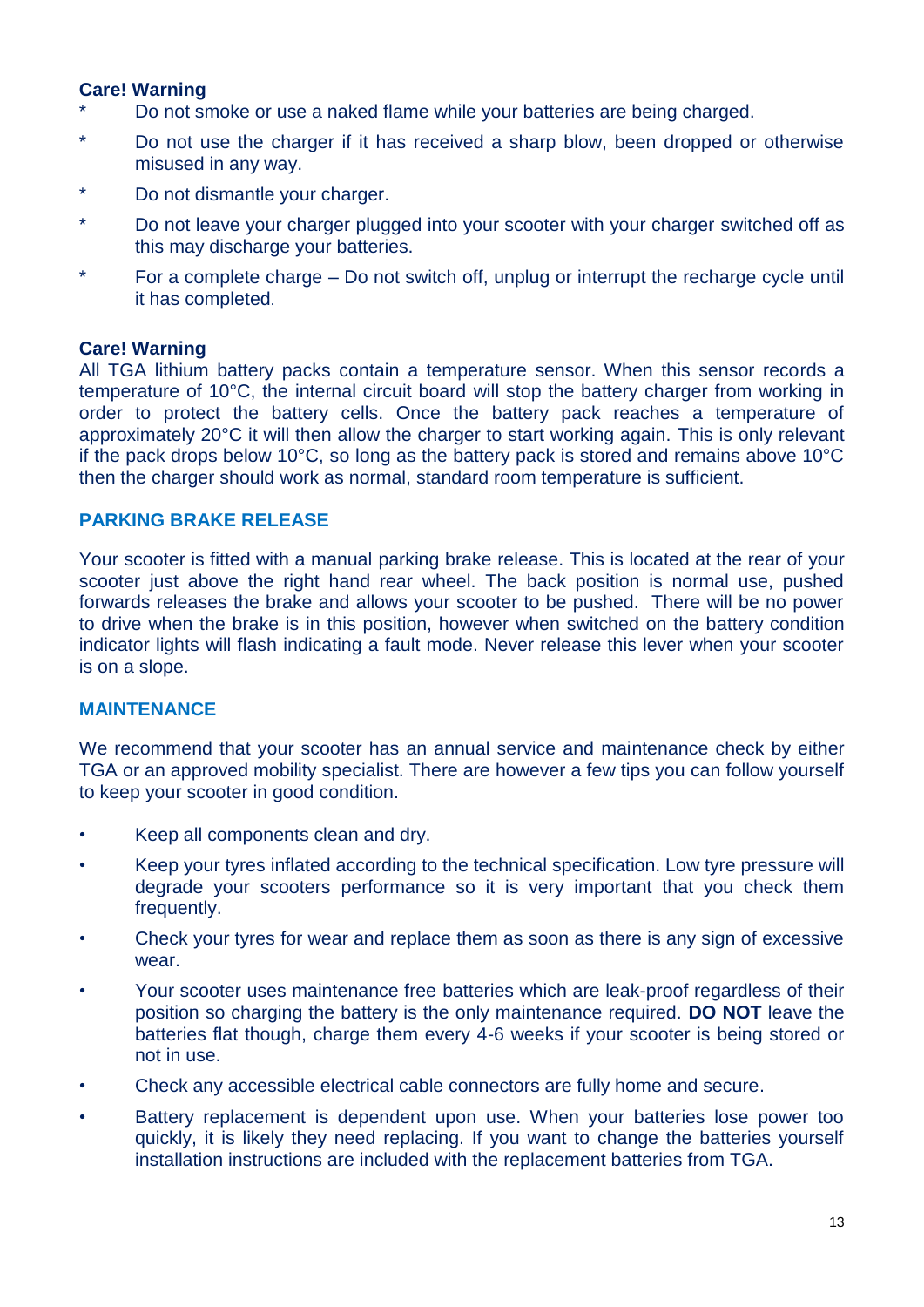- Make sure all repairs relating to electrical or mechanical components are carried out by TGA or an approved mobility specialist only.
- Do not apply oil or grease to any components. Sealed bearings and nylon bushes eliminate the need for lubrication.

#### **Seat Upholstery**

You can use a damp cloth and a little soap to keep your seat looking good. Do not use abrasive cleaning materials as this will damage the coating of your seat. Upholstery can also be damaged by chemicals so do not over apply. Ultraviolet light can also reduce the life of the material coating your seat.

#### **Bodywork**

You can clean the plastic bodywork of your scooter by lightly washing it with clean soapy water. Car polish can be used to keep the paint and bodywork in pristine condition. Do not use abrasive cleaners or strong detergents as this will fade the colour.

#### **Motor Brake**

You can check if the motor brake is functioning correctly by testing, if you can push your scooter when it is switched off or switched on with the speed control throttle in the neutral position. If your scooter can be pushed when as described above, the motor brake may be faulty.

**Care! Warning** if this is the case do not use your scooter and contact TGA or an approved mobility specialist. You can also test this when driving your scooter, if you let go of the speed control lever it should lose speed very quickly. If you notice a change in the normal stopping time/distance you should also contact TGA or an approved mobility specialist.

**DO NOT** operate your scooter in extreme weather conditions i.e. very heavy rain.

**DO NOT** drive through deep water. This could damage the main electronic controller, or other electronics.

**DO NOT** store your scooter in damp conditions. This may affect the electronics if left for very long periods of time

**DO NOT** do not hose down your scooter. Water could be forced into the electronics and cause permanent damage.

### **TROUBLE SHOOTING**

#### **If your scooter will not start, check the following:**

Make sure that the key is in the 'on' position, if it is then the battery condition indicator will be displayed, if it is showing empty then recharge batteries. Check parking brake is released

#### **If the battery condition indicator fails to operate when the key is in the 'on' position, check the following:**

Make sure your battery charger is not plugged in to the wall outlet, this will prevent your scooter driving.

Check parking brake is released

Check the battery pack connection

### **If your scooter will not charge, check the following:**

Check the lights on your battery charger are on and that the charger is plugged into a working wall socket.

Check your battery charger is connected to your charge socket correctly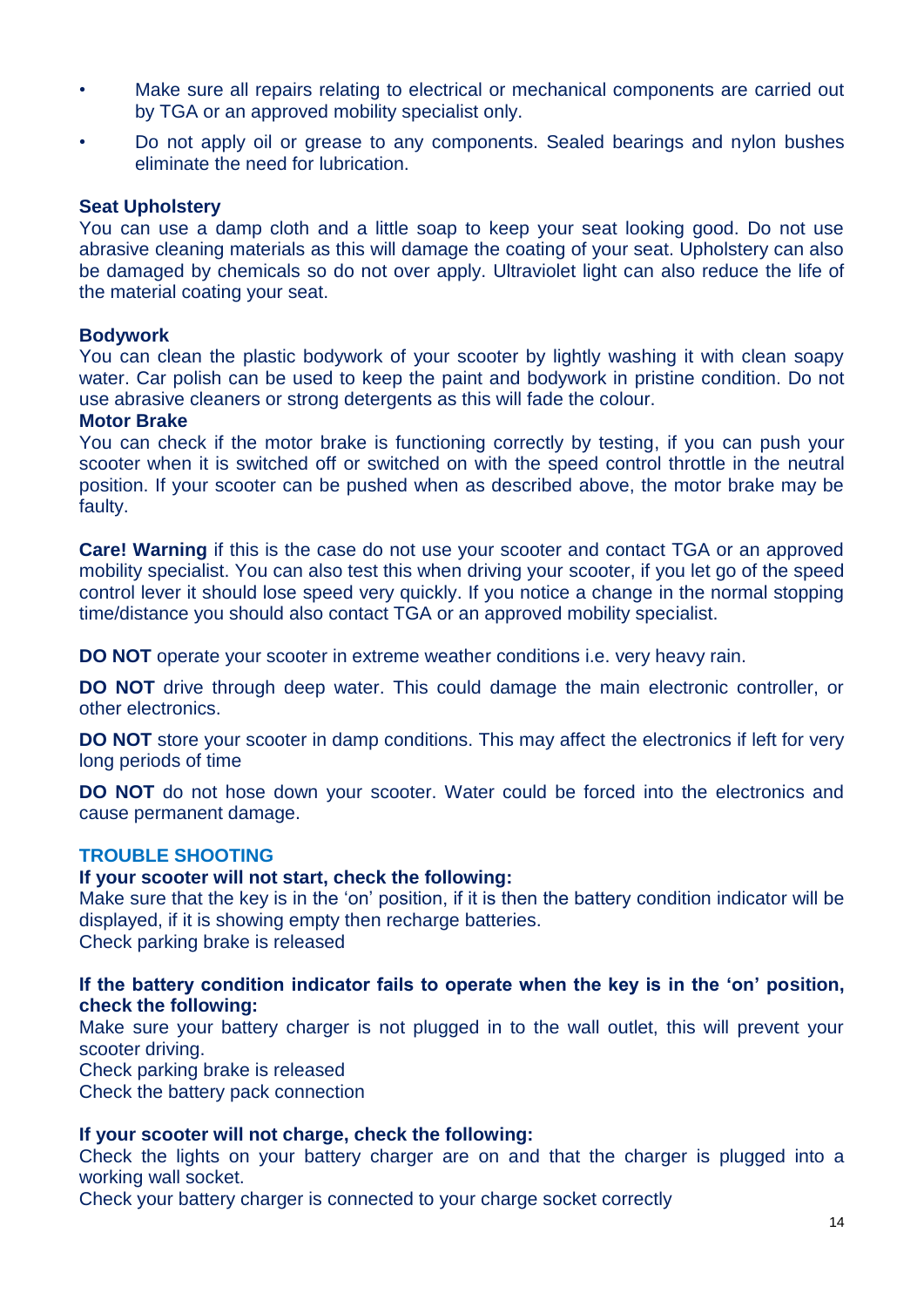**Care! Warning** if you find for any reason your scooter does not reduce speed when you let go of the speed control lever, use the manual brake on the handlebars. If this fails to stop you, switch your scooter off with the key. The parking brake will activate immediately and stop your scooter. Beware the machine will stop very suddenly so brace yourself with the handlebars and sit back on your seat.

This operation should only be carried out as an emergency, continual use of this procedure will damage the drive transmission and motor brake.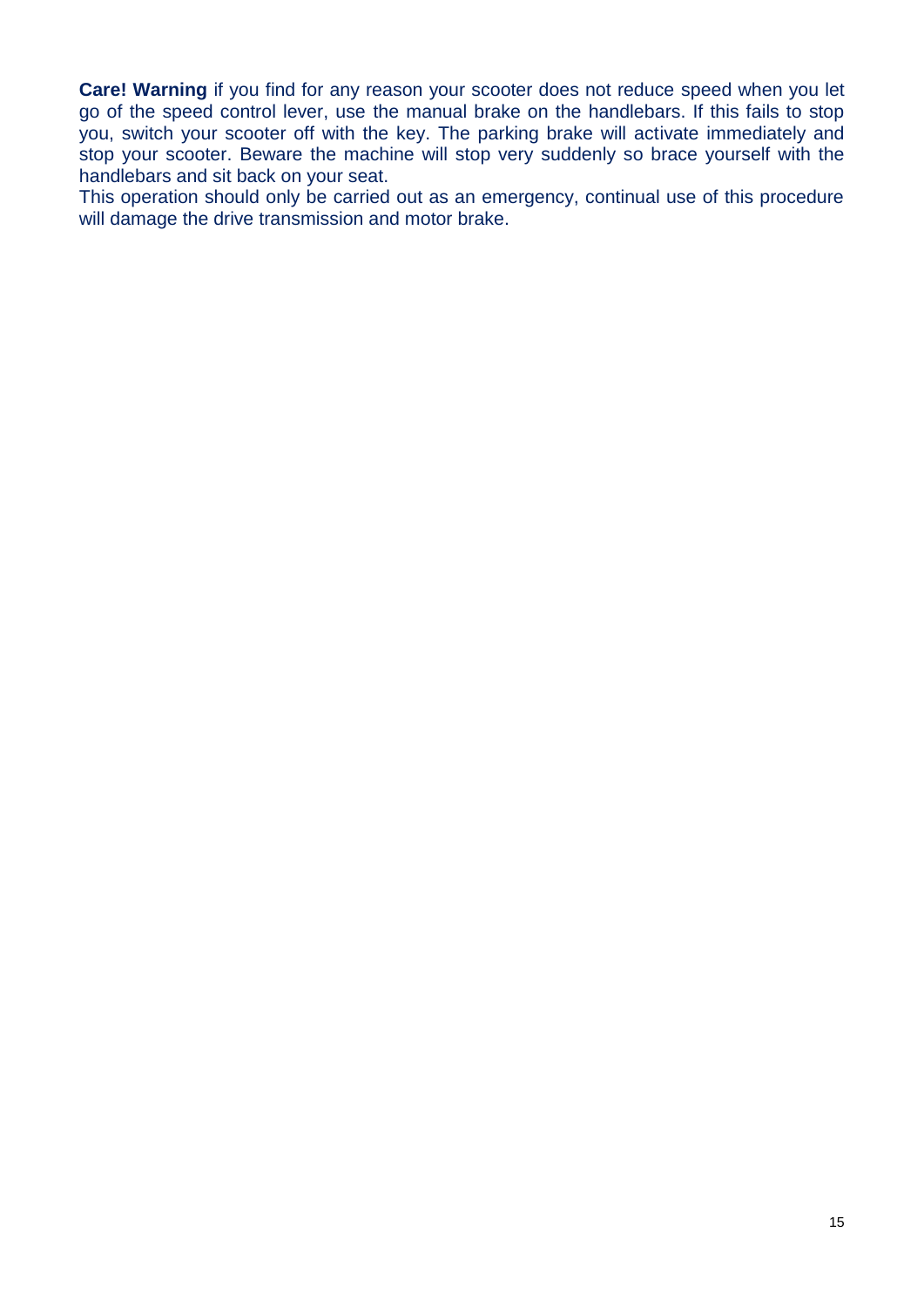### **TIPS FOR SCOOTER USERS**

Scooters fall into two categories, Class 2 which is essentially a 4mph pavement scooter and can only legally be used on the road when either crossing over or because there are no footpaths. A Class 3 scooter is capable of 4 & 8 mph and provided it is fitted with front and rear lights, flashing indicators, horn and rear view mirror it is legal for use on the road. It can also be used on the footpaths but must not exceed 4 mph. Class 2 & 3 vehicles must not be driven on Dual Carriageways, Motorways, Bus Lanes or Cycle Tracks. Class 3 scooters must also be registered with the DVLA.

#### **Insurance**

There is no legal requirement for insurance but it is a very good idea to have cover for fire and theft, accidental and malicious damage, and also third party damages. For more information call TGA.

#### **Breakdown & Recovery Service**

Again not a requirement but a very good idea to enable you total peace of mind when going out on your scooter.

#### **Mobile Phone**

An essential item if you are out there alone. You never know, breakdown, accident, health communication is a must.

#### **Carrying Loads**

Do not overload. It may make your scooter unstable and reduce its range. Place heavy loads inboard – in the middle – not behind the back wheel which can lighten the steering or can cause the front end to lift off the road on a bump, and not at the front which might make steering heavy.

#### **Airline Checking**

Sealed Lead Acid Batteries are permitted on aeroplanes. Airline personnel may insist on removing the battery cover to verify its contents. It is best to check with the airline beforehand. An airline compliance certificate is available from TGA. Due to circumstances out of TGA's control, it is not possible to board an aeroplane with our 14.5AH Lithium batteries.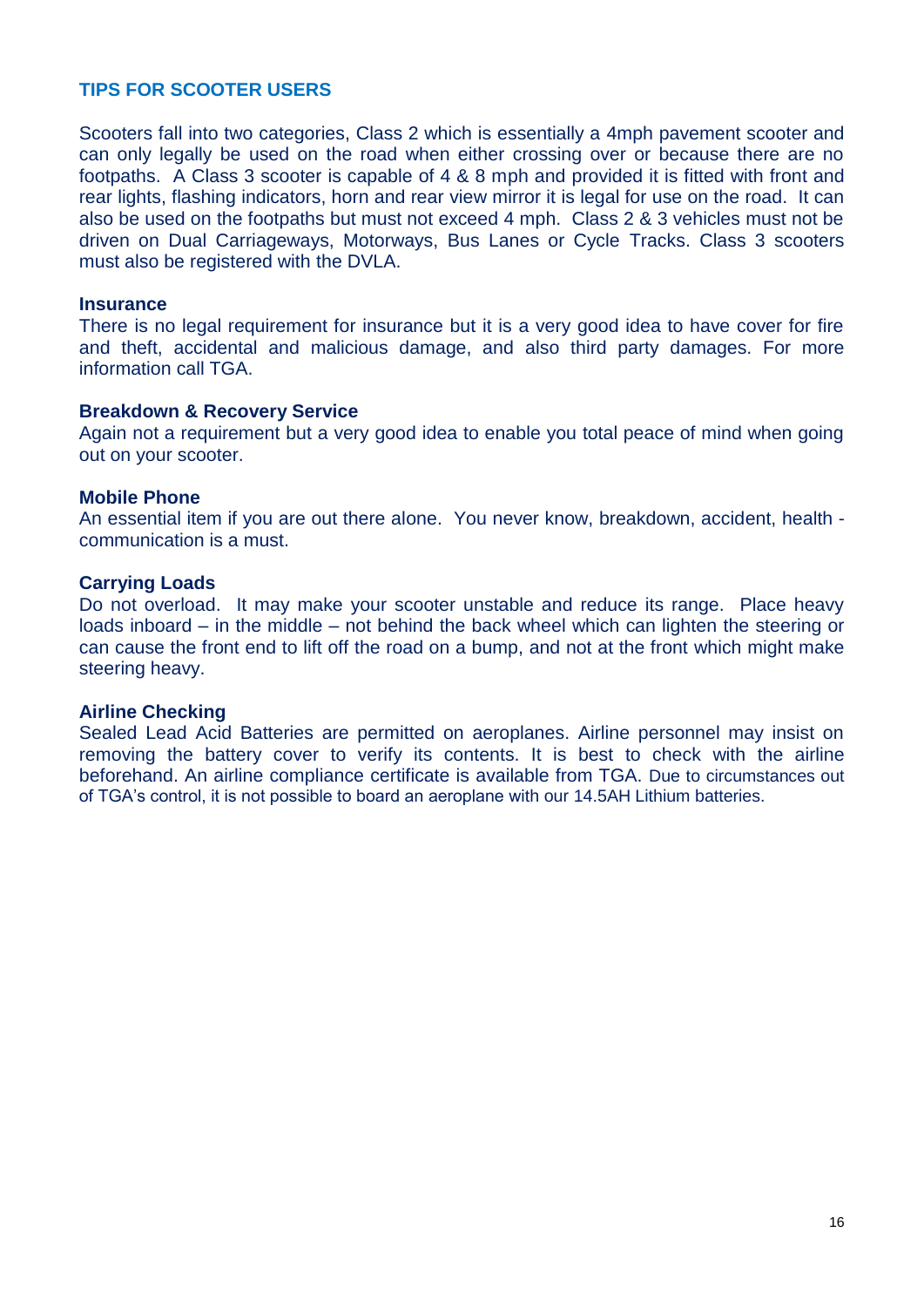# **TECHNICAL SPECIFICATIONS**

| <b>Specification</b><br>Length | <b>Maximo</b><br><b>120cm</b> | <b>Maximo Plus</b><br><b>116cm</b> |
|--------------------------------|-------------------------------|------------------------------------|
| Width                          | 60cm                          | 58cm                               |
| <b>Folded Dimensions</b>       | 97x60x55cm                    | 98x65x53cm                         |
| <b>Seat Width</b>              | 46cm                          | 46cm                               |
| <b>Total Weight</b>            | 92.5lbs                       | 95lbs                              |
| Wheel & Tyre Size front        | 24 x 8cm                      | 24 x 8cm                           |
| Wheel & Tyre Size rear         | 26 x 9cm                      | 26 x 9cm                           |
| <b>Tyre Pressure (Front)</b>   | <b>30 PSI</b>                 | <b>30 PSI</b>                      |
| <b>Tyre Pressure (Rear)</b>    | <b>30 PSI</b>                 | <b>30 PSI</b>                      |
| <b>Battery</b>                 | 24v 14.5amp                   | 24v 14.5amp                        |
| <b>Motor</b>                   | 24v 270watt                   | 24v 270watt                        |
| Controller                     | 24v 70amp                     | 24v 70amp                          |
| Charger                        | 24v 2.5amp                    | 24v 2.5amp                         |
| <b>Max Speed</b>               | 4 <sub>mph</sub>              | 6 <sub>mph</sub>                   |
| <b>Approximate Range</b>       | 12.5miles                     | 15miles                            |
| <b>Max Carry Capacity</b>      | 21stone                       | 21stone                            |
| <b>Max Gradient</b>            | 12%                           | 12%                                |
| <b>Ground Clearance</b>        | 4.5cm                         | 3cm                                |
| <b>Vehicle Class</b>           | $\overline{2}$                | 3                                  |
|                                |                               |                                    |